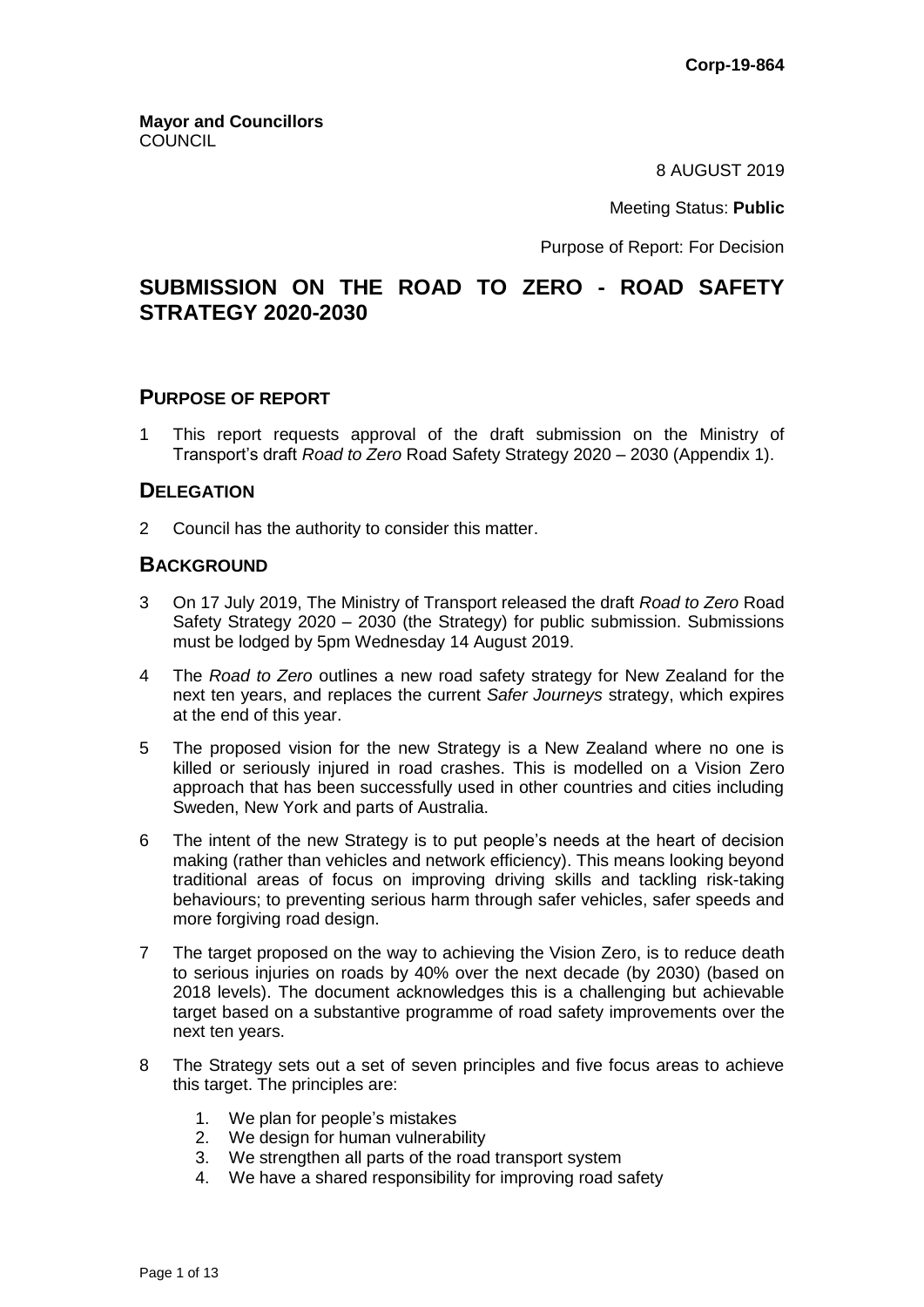- 5. Our actions are grounded in evidence and evaluated
- 6. Our road safety actions support health, wellbeing and liveable places
- 7. We make safety a critical decision-making priority
- 9 The five focus areas for action under the Strategy include:
	- 1. Infrastructure improvements and speed management
	- 2. Vehicle safety
	- 3. Work-related road safety
	- 4. Road user choices
	- 5. System management
- 10 The draft Strategy also sets out a variety of immediate actions to help define and deliver outcomes across each of the five focus areas. The Strategy also includes a draft outcomes framework and proposed indicators to help measure success.
- 11 The Strategy is relevant to everyone who uses, designs and maintains the roads, footpaths and cycleways. As such, Council is affected in its role in managing local transport networks and road user safety, but also as an employer with a large fleet of vehicles and road users.
- 12 The proposed timeline identifies Government decisions and release of the final Strategy and initial actions in October 2019. Further information, including the consultation documents, can be found at [http://www.transport.govt.nz/zero.](http://www.transport.govt.nz/zero)

## **ISSUES**

- 13 The timeframe provided to respond to the draft Strategy has been tight, with less than a month provided for feedback. This makes it difficult for Council Officers to undertake analysis and have discussions necessary to form a fully formed view.
- 14 Notwithstanding, The Kāpiti Coast District Council's draft submission supports the draft Strategy in principle. This Strategy builds on and strengthens our current work programme of safety works, which includes:
	- speed limit reviews on rural roads and town centre areas
	- safety improvements at road intersections and crossing points
	- shared pathway upgrades
	- education and road safety projects with schools and a range of community groups.
- 15 However, the Strategy currently lacks detail around how key targets, measures and objectives will be achieved. While a number of existing programmes of work are identified to deliver the Strategy's outcomes, others are subject to further development and definition. This makes it difficult to determine who will implement actions and the costs involved. This is particularly important for Council in relation to any potential additional costs to upgrade infrastructure or increase education and enforcement activities in order to achieve the 40% reduction in deaths and serious injury by 2030.
- 16 Understanding and working through this detail and supporting mechanisms will be important to help understand what will be achievable to meet the Strategy's target.
- 17 The draft submission highlights this point and requests that Council be kept informed and involved as actions under the Strategy are progressed.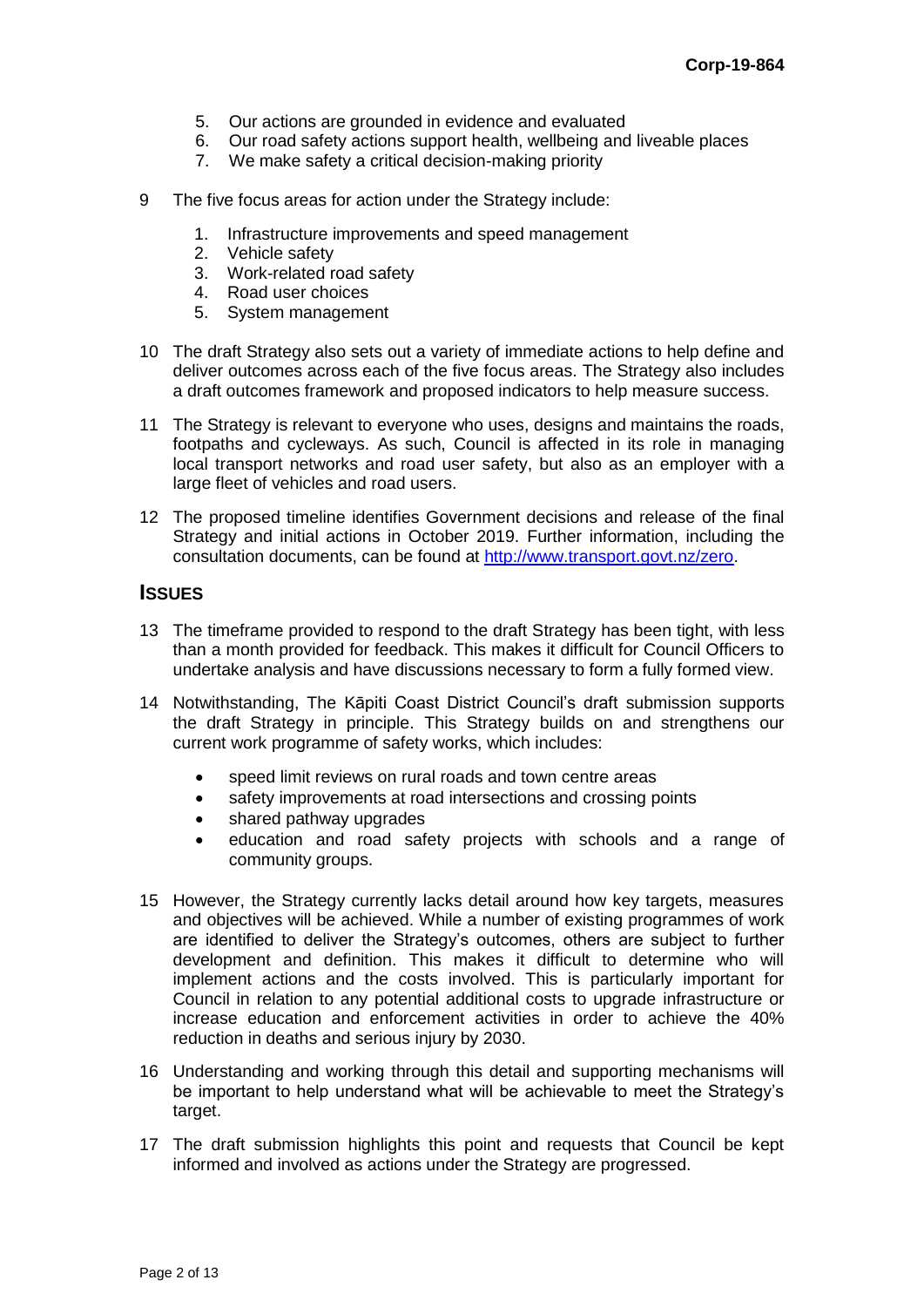# **CONSIDERATIONS**

## Policy considerations

18 Council is already undertaking a number of road safety related projects including both infrastructure and education. Council also maintains policies around the safe operation and management of its vehicles. While these appear to align with the direction of the Strategy, the full extent or impact of actions under the Strategy will not be known until the subsequent aspects of the Strategy are developed and defined.

## Legal considerations

19 There are no legal considerations for this submission.

## Financial considerations

20 It is unclear at this stage what financial implications the implementation of the draft Strategy will have. This matter has been identified as part of the draft submission, alongside a request to be involved in the further development of the detail.

## Tāngata whenua considerations

21 We have not engaged directly with iwi on this submission.

## Strategic considerations

22 *Toitū Kāpiti* includes an aspiration for a resilient community that has support for basic needs and feels safe and connected. Therefore, it is important that Council advocate for outcomes that will have a favourable impact on the District.

# **SIGNIFICANCE AND ENGAGEMENT**

## Significance policy

23 This matter has a low degree of significance under Council's Significance and Engagement Policy.

## Consultation already undertaken

24 No public consultation was undertaken for the development of this submission.

# Engagement planning

25 An engagement plan is not required for this submission.

## **Publicity**

26 This submission will be uploaded to the 'Submissions we have made' section of the Council website

# **RECOMMENDATIONS**

27 That Council approve the submission on the Ministry of Transport's *Road to Zero* draft Road Safety Strategy 2020 – 2030, attached as Appendix 1 to this report.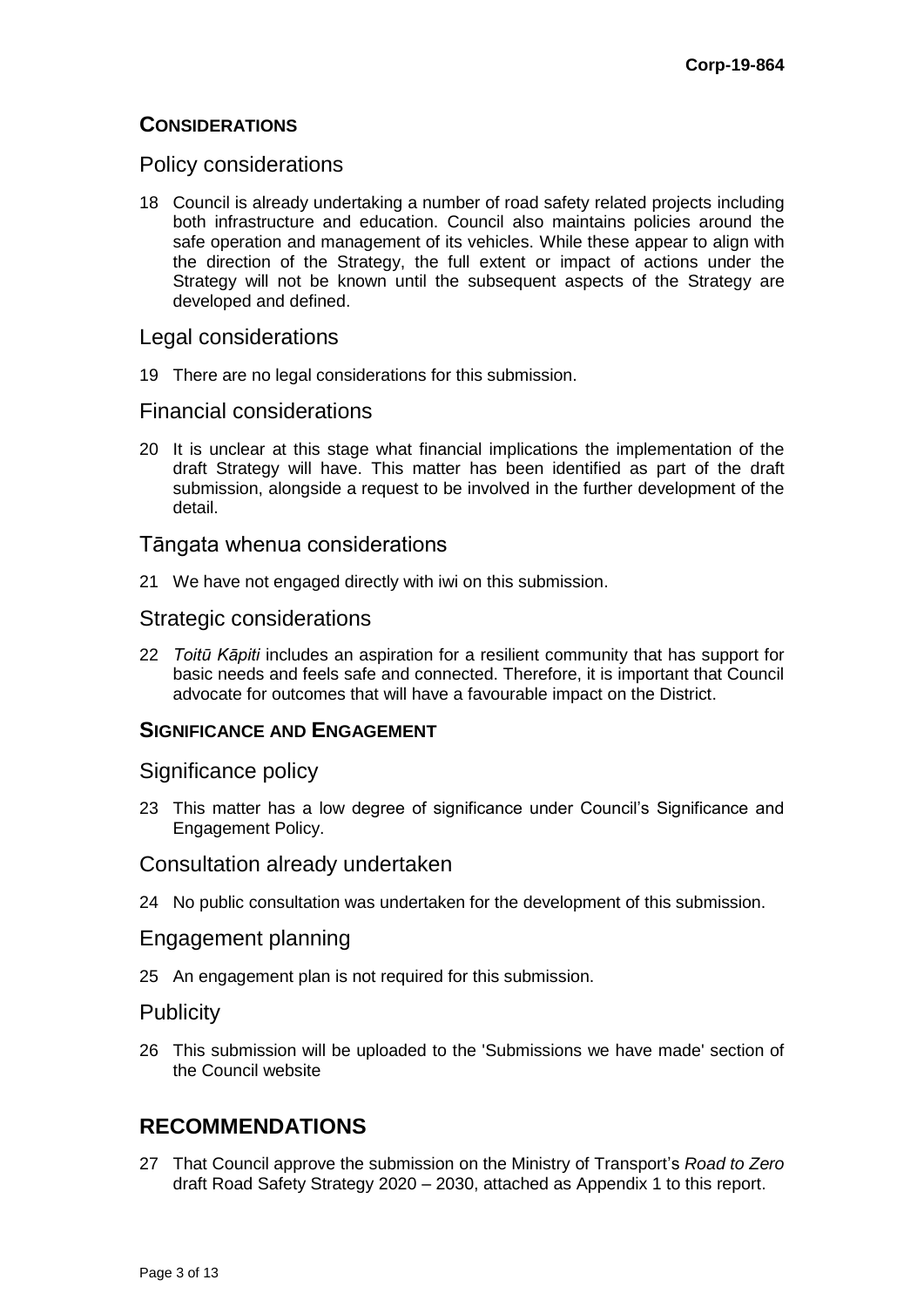| Report prepared by                                         | <b>Approved for submission</b>                   | Approved for submission                     |
|------------------------------------------------------------|--------------------------------------------------|---------------------------------------------|
| Hamish McGillivray                                         | Sean Mallon                                      | Mark de Haast                               |
| <b>Senior Policy Advisor</b><br><b>Research and Policy</b> | Group Manager,<br><b>Infrastructure Services</b> | Group Manager,<br><b>Corporate Services</b> |

# **ATTACHMENTS**

1 Draft submission on the Ministry of Transport's draft Road to Zero Road Safety Strategy 2020 – 2030.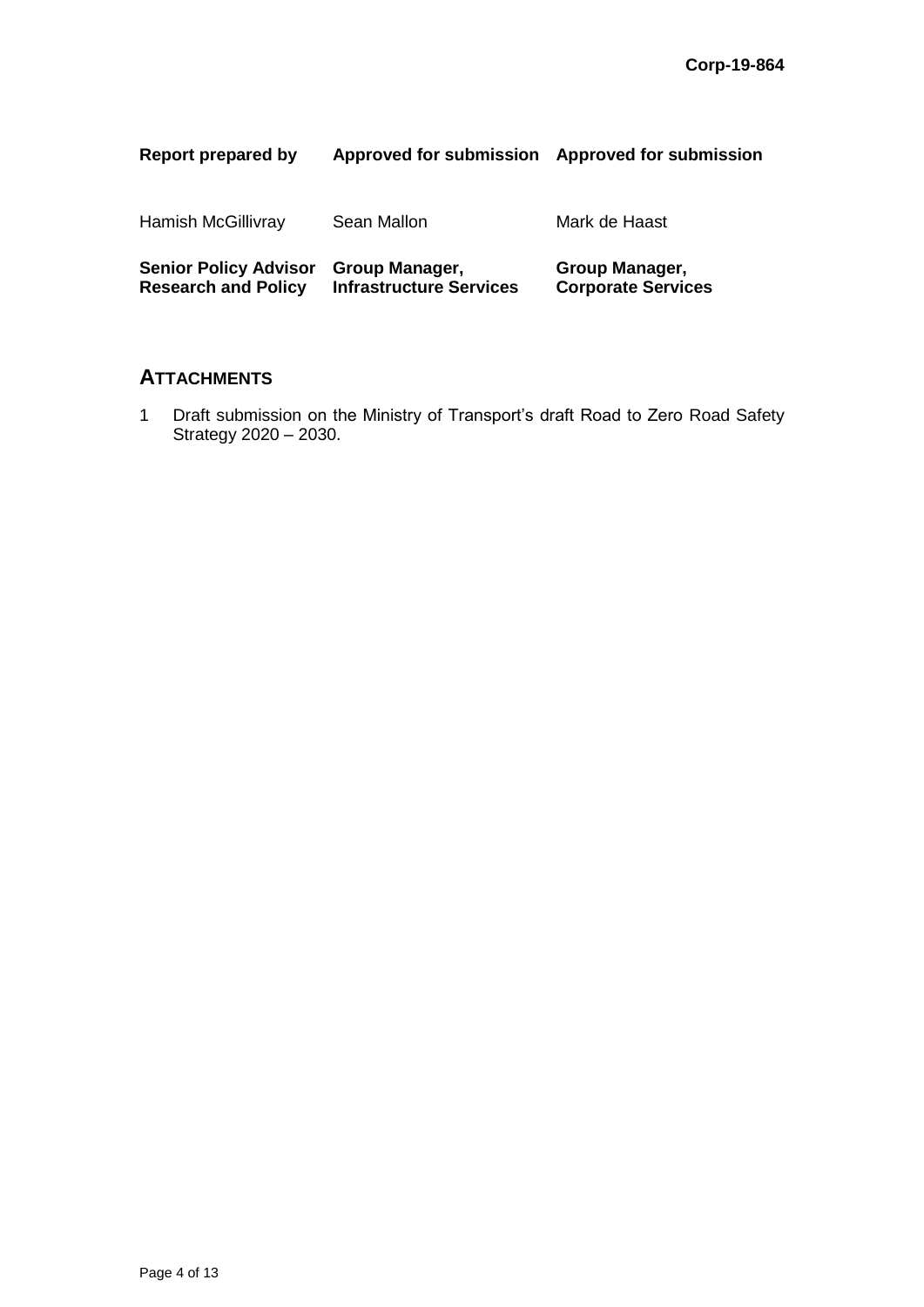#### Appendix 1

### Dear Minister Genter

Thank you for the opportunity to submit on the draft Road to Zero Road Safety Strategy 2020-2030.

As a local authority, Kapiti Coast District Council has an on-going role in providing a safe and effective local transport network of roads, footpaths and cycleways to support our local residents, businesses and visitors alike.

As an employer and large fleet operator, the health and safety of our staff are also paramount, especially those using vehicles, be it daily or occasional use. As such, we welcome and support the direction and ambition of the Road to Zero Road Safety Strategy, which looks to build on and achieve new levels of safety across New Zealand's road network.

While we support the overall approach, our main concerns relate to the lack of detail or understanding of where and how different aspects of the Strategy will be delivered and in particular, the financial expectations and impacts this may have associated with it with regards to infrastructure upgrades, education and enforcement to implement this Strategy.

Local government already struggles to meet its requirements for the operation of local transport networks under an increasing financial burden. Where the Strategy intends to continue existing mechanisms, it would help delivery if Government could make it easier to access on-going funding to support implementation. Additionally, introducing new areas of work will require increasing central government's contribution or subsidy to enable these works.

Given these constraints, we would like to have continued involvement in the future action plans as they evolve.

Please find attached more detailed feedback on the consultation questions relating to the proposed Strategy's vision, target and focus areas.

We look forward to working together with you and other agencies as the Strategy is finalised and implemented.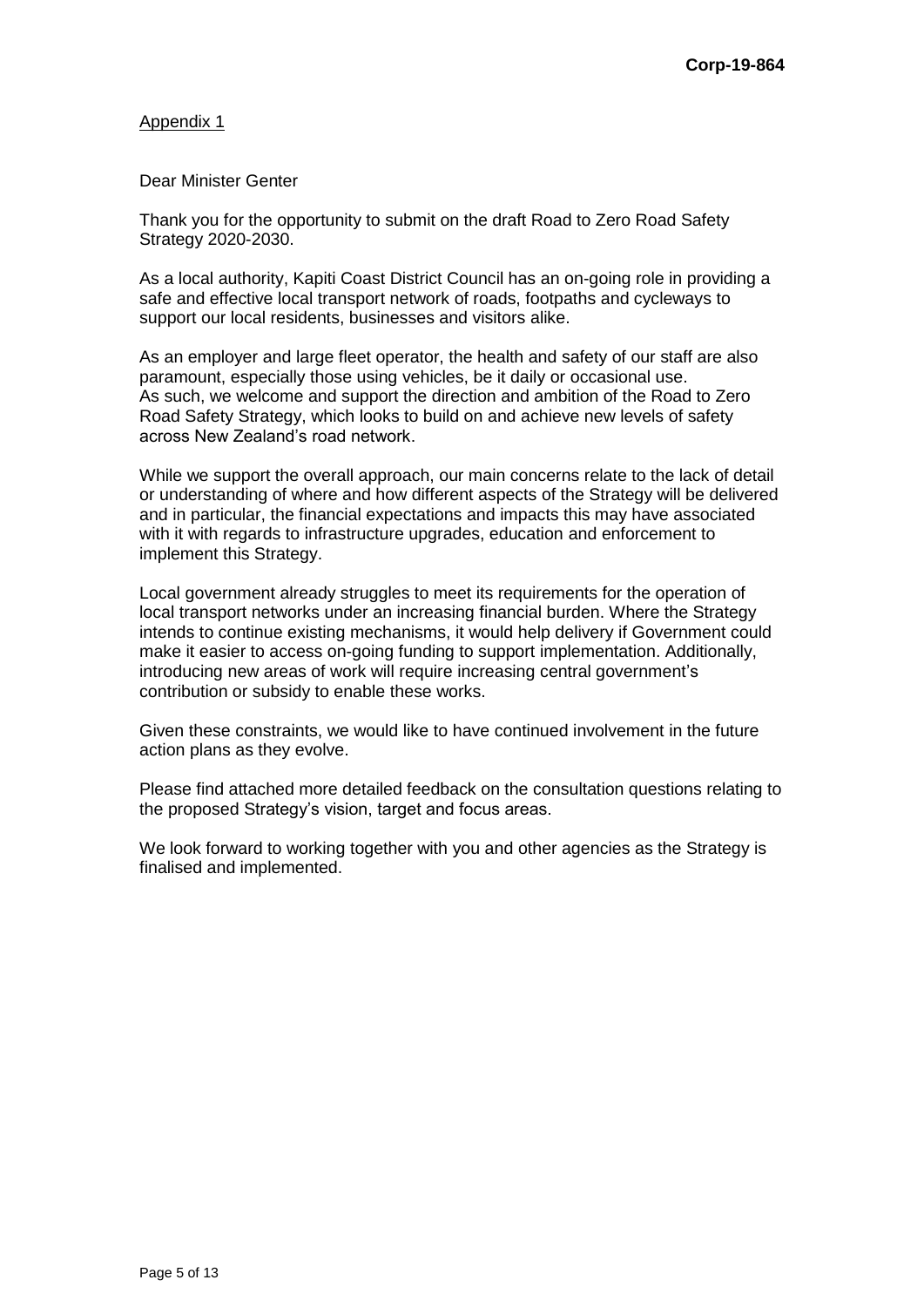# **CONSULTATION QUESTIONS (from the Executive Summary)**

**The questions highlighted in this box can be answered at www.transport.govt.nz/zero**

## **Section 1 Vision**

| <b>injured in road crashes'.</b> To what extent do you support the proposed vision?                                                                                                                                                                                                                                                                    |                                         |                                                                                                                                                                                  |                                | Q1 Our proposed vision for road safety is: 'a New Zealand where no one is killed or seriously                                                                                                                                                                                                                                                                                                                                                                                                                                                                                                                                                     |
|--------------------------------------------------------------------------------------------------------------------------------------------------------------------------------------------------------------------------------------------------------------------------------------------------------------------------------------------------------|-----------------------------------------|----------------------------------------------------------------------------------------------------------------------------------------------------------------------------------|--------------------------------|---------------------------------------------------------------------------------------------------------------------------------------------------------------------------------------------------------------------------------------------------------------------------------------------------------------------------------------------------------------------------------------------------------------------------------------------------------------------------------------------------------------------------------------------------------------------------------------------------------------------------------------------------|
| Strongly oppose                                                                                                                                                                                                                                                                                                                                        | Somewhat oppose                         | Somewhat support                                                                                                                                                                 | Strongly support               | Don't know                                                                                                                                                                                                                                                                                                                                                                                                                                                                                                                                                                                                                                        |
|                                                                                                                                                                                                                                                                                                                                                        |                                         |                                                                                                                                                                                  |                                |                                                                                                                                                                                                                                                                                                                                                                                                                                                                                                                                                                                                                                                   |
| Q What was the reason for your rating?<br>we must do something to change that.                                                                                                                                                                                                                                                                         |                                         |                                                                                                                                                                                  |                                | We share your concerns that the current numbers and increasing rate of deaths and serious injuries are far too high and                                                                                                                                                                                                                                                                                                                                                                                                                                                                                                                           |
|                                                                                                                                                                                                                                                                                                                                                        |                                         | Q Do you have any further comments about the proposed vision?<br>with other developed countries such as Europe and Britain which have 'vision zero' as their road safety vision. |                                | We are in support of the road to zero vision, with no deaths and serious injuries on our roads. This will bring NZ in line                                                                                                                                                                                                                                                                                                                                                                                                                                                                                                                        |
|                                                                                                                                                                                                                                                                                                                                                        |                                         | deaths and serious injuries by 2030. To what extent do you support the proposed target for 2030?                                                                                 |                                | Q 2 As a step towards achieving this vision, we propose a target of a 40 percent reduction in                                                                                                                                                                                                                                                                                                                                                                                                                                                                                                                                                     |
| That target is too high                                                                                                                                                                                                                                                                                                                                | That target seems about right           |                                                                                                                                                                                  | That target is not high enough | Don't know                                                                                                                                                                                                                                                                                                                                                                                                                                                                                                                                                                                                                                        |
|                                                                                                                                                                                                                                                                                                                                                        |                                         |                                                                                                                                                                                  |                                |                                                                                                                                                                                                                                                                                                                                                                                                                                                                                                                                                                                                                                                   |
| Q What was the reason for your rating?<br>This is a good start as it is realistic and achievable.                                                                                                                                                                                                                                                      |                                         |                                                                                                                                                                                  |                                |                                                                                                                                                                                                                                                                                                                                                                                                                                                                                                                                                                                                                                                   |
|                                                                                                                                                                                                                                                                                                                                                        |                                         | Q Do you have any further comments about the proposed target?<br>injuries by 2030, so that rather than viewing 40% as an end point there is an invitation to exceed this target  |                                | Suggest adding the following underlined words: 'we propose a target of at least a 40% reduction in deaths and serious                                                                                                                                                                                                                                                                                                                                                                                                                                                                                                                             |
| principles?<br>Q3 Principle 1: We plan for people's mistakes.<br>suffering serious injuries on our roads.                                                                                                                                                                                                                                              |                                         |                                                                                                                                                                                  |                                | We accept that people will make mistakes and take risks but that these mistakes should not result in people dying or                                                                                                                                                                                                                                                                                                                                                                                                                                                                                                                              |
|                                                                                                                                                                                                                                                                                                                                                        |                                         | Our first principle is: 'We plan for people's mistakes'. To what extent do you support this principle?                                                                           |                                |                                                                                                                                                                                                                                                                                                                                                                                                                                                                                                                                                                                                                                                   |
| Strongly oppose                                                                                                                                                                                                                                                                                                                                        | Somewhat oppose                         | Somewhat support                                                                                                                                                                 | Strongly support               | Don't know                                                                                                                                                                                                                                                                                                                                                                                                                                                                                                                                                                                                                                        |
| Q Do you have any further comments about this principle?<br>We agree with the principle and our understanding is 'we' includes all parties:<br><b>System coordinators</b><br>$\bullet$<br><b>System designers</b><br>Government? Local Government? Councils have long term plans and we need to ensure Councils are capable of<br>capability/training. | <b>Driver instructors and educators</b> | Enforcement: to reinforce road rules that are designed to keep road user's safe<br>Road users (through driver training of how to avoid mistakes or at least minimise the harm)   |                                | In our view significant coordination will be required to deliver this principle and while we believe that this is implicit in the<br>strategy's focus areas and immediate actions, as a road control authority we want guidance and clarity as to what this<br>means for us - what do forgiving roads look like for the range of road environments we have throughout NZ, how we can<br>retrofit existing roads, what priorities, any upskilling needed, what timescale and importantly who pays for this? Central<br>delivering any requirements required by the road safety strategy actions both in terms of financial resources, staffing and |
| Q 4. Principle 2: We design for human vulnerability<br>our road system to acknowledge this.                                                                                                                                                                                                                                                            |                                         |                                                                                                                                                                                  |                                | There are physical limits to the amount of force our bodies can take before we are injured in a crash and we will design                                                                                                                                                                                                                                                                                                                                                                                                                                                                                                                          |

Our second principle is: 'We design for human vulnerability'. To what extent do you support this principle?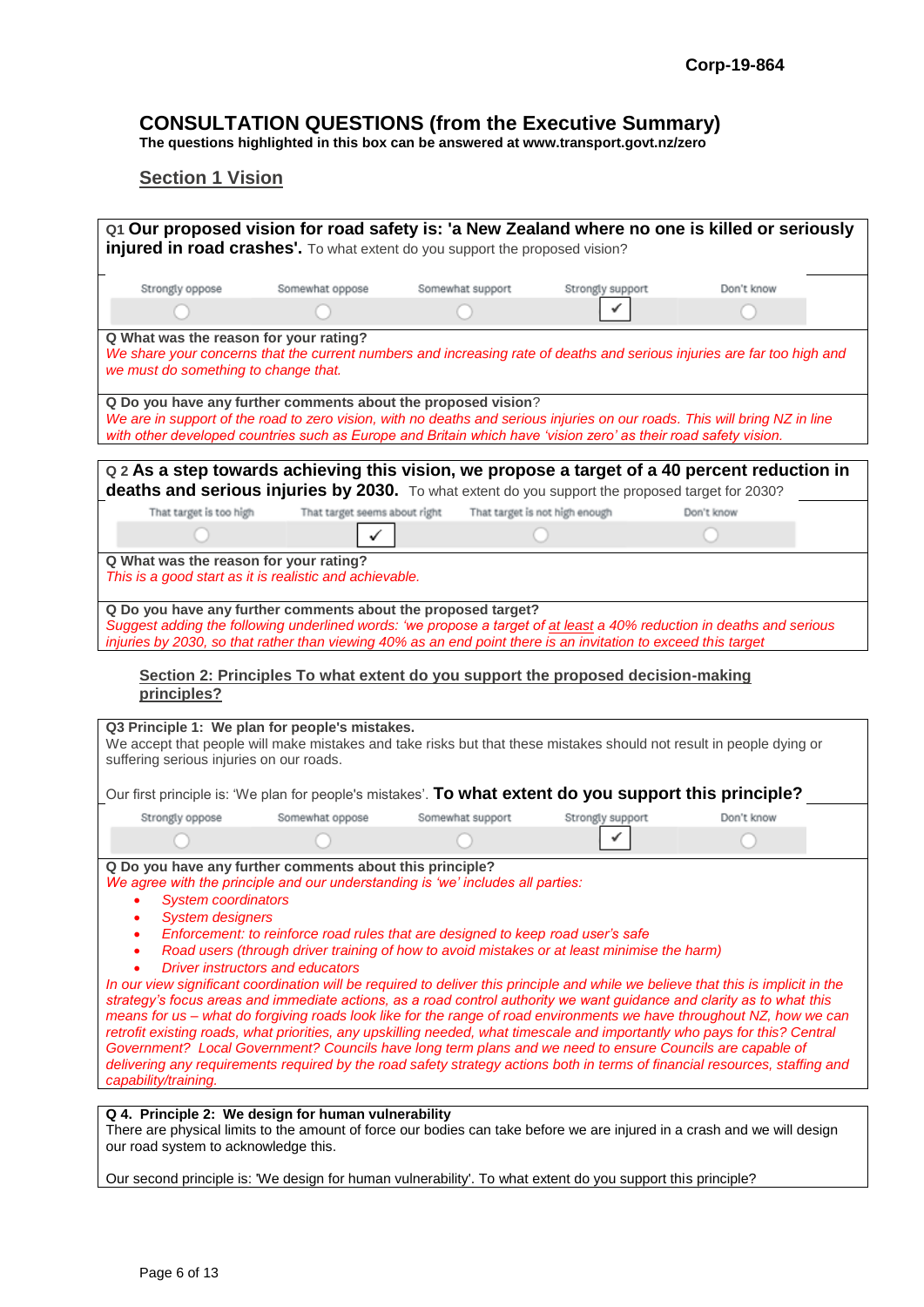## **Corp-19-864**

| Strongly oppose                                                                       | Somewhat oppose | Somewhat support                                                                              | Strongly support                                                                                                       | Don't know                                                                                                                                                                                                                                               |
|---------------------------------------------------------------------------------------|-----------------|-----------------------------------------------------------------------------------------------|------------------------------------------------------------------------------------------------------------------------|----------------------------------------------------------------------------------------------------------------------------------------------------------------------------------------------------------------------------------------------------------|
|                                                                                       |                 |                                                                                               |                                                                                                                        |                                                                                                                                                                                                                                                          |
| Q Do you have any further comments about this principle?                              |                 |                                                                                               |                                                                                                                        |                                                                                                                                                                                                                                                          |
| Agree please see our comment for principal 2 in the last paragraph                    |                 |                                                                                               |                                                                                                                        |                                                                                                                                                                                                                                                          |
| Q 5. Principle 3: We strengthen all parts of the road transport system                |                 |                                                                                               |                                                                                                                        |                                                                                                                                                                                                                                                          |
|                                                                                       |                 |                                                                                               |                                                                                                                        | We will improve the safety of all parts of the system - roads and roadsides, speeds, vehicles, and road use - so that if                                                                                                                                 |
|                                                                                       |                 |                                                                                               |                                                                                                                        | one part fails, other parts will still protect the people involved. We will make roads and streets safer for more vulnerable                                                                                                                             |
| road users such as pedestrians, cyclists, motorcyclists and scooter riders.           |                 |                                                                                               |                                                                                                                        |                                                                                                                                                                                                                                                          |
|                                                                                       |                 |                                                                                               |                                                                                                                        |                                                                                                                                                                                                                                                          |
|                                                                                       |                 |                                                                                               |                                                                                                                        | Our third principle is: 'We strengthen all parts of the road transport system'. To what extent do you support this principle?                                                                                                                            |
| Strongly oppose                                                                       | Somewhat oppose | Somewhat support                                                                              | Strongly support                                                                                                       | Don't know                                                                                                                                                                                                                                               |
|                                                                                       |                 |                                                                                               |                                                                                                                        |                                                                                                                                                                                                                                                          |
|                                                                                       |                 |                                                                                               |                                                                                                                        |                                                                                                                                                                                                                                                          |
| Q Do you have any further comments about this principle?                              |                 |                                                                                               | over 50% of deaths and serious injury crashes on Kāpiti's local road network from 2014 to 2018                         | Agree with this principle and note one of the specific aims is to make roads safer for vulnerable road users. Improving<br>safety (and accessibility) for vulnerable road users is important to us, in particular as vulnerable road users accounted for |
|                                                                                       |                 |                                                                                               |                                                                                                                        |                                                                                                                                                                                                                                                          |
| Q 6.                                                                                  |                 | Principle 4: We have a shared responsibility for improving road safety                        |                                                                                                                        |                                                                                                                                                                                                                                                          |
| it, all have a part to play in making our roads safe.                                 |                 |                                                                                               |                                                                                                                        | The people who design, build and manage the road transport system, as well as the individuals and communities who use                                                                                                                                    |
|                                                                                       |                 |                                                                                               |                                                                                                                        |                                                                                                                                                                                                                                                          |
| principle?                                                                            |                 |                                                                                               |                                                                                                                        | Our fourth principle is: 'We have a shared responsibility for improving road safety'. To what extent do you support this                                                                                                                                 |
| Strongly oppose                                                                       | Somewhat oppose | Somewhat support                                                                              | Strongly support                                                                                                       | Don't know                                                                                                                                                                                                                                               |
|                                                                                       |                 |                                                                                               |                                                                                                                        |                                                                                                                                                                                                                                                          |
|                                                                                       |                 |                                                                                               |                                                                                                                        |                                                                                                                                                                                                                                                          |
| Q Do you have any further comments about this principle?                              |                 | to collective responsibility and we would like to understand what this will mean in practice. | Agree with this principle, we believe coordination and communication between the parties (refer to Q1) is critical. We | welcome the strategy's intention to increase road Policing, and would hope this includes community presence, education<br>(including school safety) as well as enforcement and look forward to working more closely with them. The principle refers      |
| 7. Principle 5: Our actions are grounded in evidence and evaluated                    |                 |                                                                                               |                                                                                                                        |                                                                                                                                                                                                                                                          |
|                                                                                       |                 |                                                                                               |                                                                                                                        |                                                                                                                                                                                                                                                          |
|                                                                                       |                 |                                                                                               | evaluate the changes we make so that we see what works, what doesn't work and what needs to be altered.                | We will strengthen our road safety research so that we can base our decisions on the best evidence available. We will                                                                                                                                    |
|                                                                                       |                 | Our fifth principle is: 'Our actions are grounded in evidence and evaluated'.                 |                                                                                                                        |                                                                                                                                                                                                                                                          |
|                                                                                       |                 |                                                                                               |                                                                                                                        |                                                                                                                                                                                                                                                          |
| To what extent do you support this principle?                                         |                 |                                                                                               |                                                                                                                        |                                                                                                                                                                                                                                                          |
| Strongly oppose                                                                       | Somewhat oppose | Somewhat support                                                                              | Strongly support                                                                                                       | Don't know                                                                                                                                                                                                                                               |
|                                                                                       |                 |                                                                                               |                                                                                                                        |                                                                                                                                                                                                                                                          |
| Q Do you have any further comments about this principle?                              |                 |                                                                                               |                                                                                                                        |                                                                                                                                                                                                                                                          |
|                                                                                       |                 |                                                                                               |                                                                                                                        | Agree. This principle, including having the flexibility to adjust the actions according to what is working or not, is critical to                                                                                                                        |
| the success of the road to zero vision and target.                                    |                 |                                                                                               |                                                                                                                        |                                                                                                                                                                                                                                                          |
| social, physical and climatic variances.                                              |                 |                                                                                               |                                                                                                                        | We further consider the evidence base needs to be relevant to the range of conditions within NZ and its wide range of                                                                                                                                    |
|                                                                                       |                 |                                                                                               |                                                                                                                        | We note there is a lot of emphasis on pedestrian safety in the consultation document; However in establishing evidence                                                                                                                                   |
|                                                                                       |                 |                                                                                               |                                                                                                                        | based actions and evaluation measures we are aware pedestrian and cyclist injuries are often under reported with respect                                                                                                                                 |
|                                                                                       |                 |                                                                                               | to motor vehicle injuries; so would like this inequity taken into account in any monitoring and evaluation             |                                                                                                                                                                                                                                                          |
| 8. Principle 6: Our road safety actions support health, wellbeing and liveable places |                 |                                                                                               |                                                                                                                        |                                                                                                                                                                                                                                                          |
|                                                                                       |                 |                                                                                               |                                                                                                                        | Our roads are not just used for getting from A to B. In urban areas in particular, they are often places where people meet,                                                                                                                              |
| liveable places.                                                                      |                 |                                                                                               |                                                                                                                        | shop and where children play. We will acknowledge this in our decision-making process to support healthier and more                                                                                                                                      |

Our sixth principle is: 'Our road safety actions support health, wellbeing and liveable places'.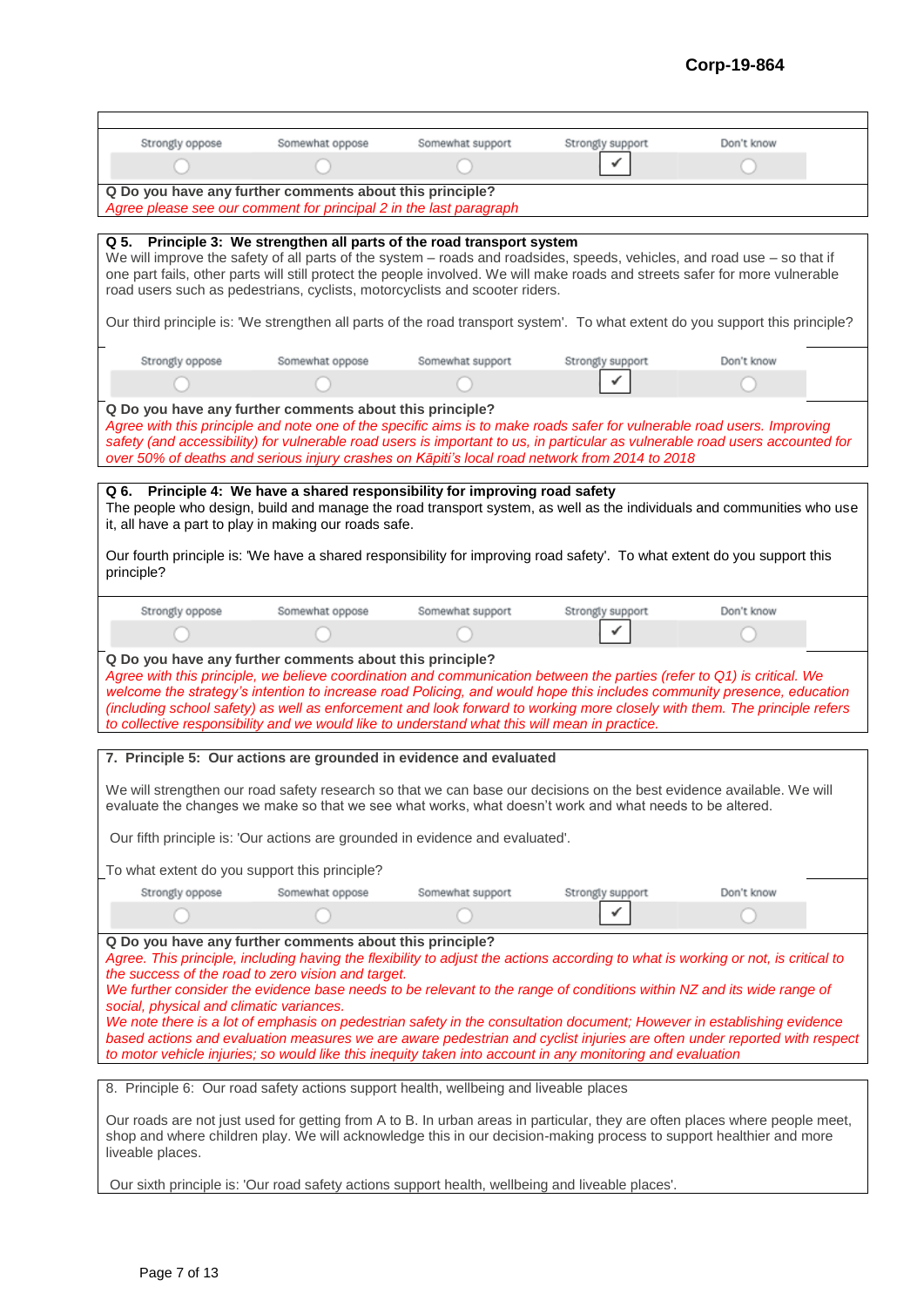### **Corp-19-864**

| To what extent do you support this principle?                                                                                                                                                                                                                                                                                                                                                                                                                                                                                                                                                                                                                                                                                                                                                     |                 |                  |                  |            |  |  |
|---------------------------------------------------------------------------------------------------------------------------------------------------------------------------------------------------------------------------------------------------------------------------------------------------------------------------------------------------------------------------------------------------------------------------------------------------------------------------------------------------------------------------------------------------------------------------------------------------------------------------------------------------------------------------------------------------------------------------------------------------------------------------------------------------|-----------------|------------------|------------------|------------|--|--|
| Strongly oppose                                                                                                                                                                                                                                                                                                                                                                                                                                                                                                                                                                                                                                                                                                                                                                                   | Somewhat oppose | Somewhat support | Strongly support | Don't know |  |  |
|                                                                                                                                                                                                                                                                                                                                                                                                                                                                                                                                                                                                                                                                                                                                                                                                   |                 |                  |                  |            |  |  |
| Q Do you have any further comments about this principle?<br>Agree; however this needs careful thought especially in terms of what good looks like and:<br>-how it can be achieved using existing or upgraded infrastructure<br>-how 'good' can be achieved in new sub divisions which are regulated, for example, via NZS4404 code of subdivision and<br>our District Plan. From our experience some of the requirements are not aligned with this principle, for example: a<br>footpath has a benefit for providing a place for pedestrians especially elderly and disabled/vision impaired to walk<br>protected from vehicles yet NZS4404 allows 'shared' use roads with no footpaths for up to 20 lots (or a footpath only on<br>one side) so we can end up providing inferior infrastructure. |                 |                  |                  |            |  |  |
|                                                                                                                                                                                                                                                                                                                                                                                                                                                                                                                                                                                                                                                                                                                                                                                                   |                 |                  |                  |            |  |  |
| 9. Principle 7: We make safety a critical decision-making priority<br>We will treat safety as a higher priority in the way we make decisions. This does not mean that other objectives, such as<br>efficiency, are no longer important, but that they should not be achieved at the cost of safety.                                                                                                                                                                                                                                                                                                                                                                                                                                                                                               |                 |                  |                  |            |  |  |
| Our seventh principle is: 'We make safety a critical decision-making priority'.                                                                                                                                                                                                                                                                                                                                                                                                                                                                                                                                                                                                                                                                                                                   |                 |                  |                  |            |  |  |
| To what extent do you support this principle?                                                                                                                                                                                                                                                                                                                                                                                                                                                                                                                                                                                                                                                                                                                                                     |                 |                  |                  |            |  |  |
| Strongly oppose                                                                                                                                                                                                                                                                                                                                                                                                                                                                                                                                                                                                                                                                                                                                                                                   | Somewhat oppose | Somewhat support | Strongly support | Don't know |  |  |
|                                                                                                                                                                                                                                                                                                                                                                                                                                                                                                                                                                                                                                                                                                                                                                                                   |                 |                  |                  |            |  |  |
| Q Do you have any further comments about this principle?<br>Agree - safety needs to underpin the entire transport system.                                                                                                                                                                                                                                                                                                                                                                                                                                                                                                                                                                                                                                                                         |                 |                  |                  |            |  |  |

10. Do you have any final comments about our principles?

*These are good and ambitious principles but we do need to be careful that we do not 'bite off more than we can chew' and spend the next 10 years getting prepared to carry out the required actions. Funding needs to be available for the inevitable costly infrastructure, services or programmes that will be required.*

### **FOCUS AREAS**

Our target will be achieved through action in five key areas:

- 1. *Improve the safety of our cities and regions through infrastructure improvements and speed management*
- 2. *Significantly improve the safety performance of the vehicle fleet*
- 3. *Treat road safety as a critical health and safety at work issue*
- 4. *Encourage safer choices and safer behaviour on roads*
- 5. *Drive action through effective system management.*

### **You will now be asked to rate and provide comment on these five proposed focus areas. You will then be asked about priority actions on the next page.**

| 11. Focus Area 1: Infrastructure and Speed                                                                                                                                                                                                                                                                                                                                                                                                                                                                                                                                                                            |                  |                  |            |  |  |
|-----------------------------------------------------------------------------------------------------------------------------------------------------------------------------------------------------------------------------------------------------------------------------------------------------------------------------------------------------------------------------------------------------------------------------------------------------------------------------------------------------------------------------------------------------------------------------------------------------------------------|------------------|------------------|------------|--|--|
| Our roads and streets reflect our natural landscape and changing communities: our roads are winding, hilly and often<br>narrow, and our streets can be full of people, and bustling retail areas. Not all risks are visible, and the wrong speed can<br>result in an unforeseen tragedy. Improving our road infrastructure and setting and enforcing safe speed limits are some of<br>the most powerful ways we can create a road system that is forgiving of human mistakes.<br>Our first focus area is: 'Improve the safety of our cities and regions through infrastructure improvements and speed<br>management.' |                  |                  |            |  |  |
|                                                                                                                                                                                                                                                                                                                                                                                                                                                                                                                                                                                                                       |                  |                  |            |  |  |
| To what extent do you support this focus area?                                                                                                                                                                                                                                                                                                                                                                                                                                                                                                                                                                        |                  |                  |            |  |  |
| Strongly oppose<br>Somewhat oppose                                                                                                                                                                                                                                                                                                                                                                                                                                                                                                                                                                                    | Somewhat support | Strongly support | Don't know |  |  |
|                                                                                                                                                                                                                                                                                                                                                                                                                                                                                                                                                                                                                       |                  |                  |            |  |  |
| What was your reason for this rating? Do you have any further comments about this focus area?                                                                                                                                                                                                                                                                                                                                                                                                                                                                                                                         |                  |                  |            |  |  |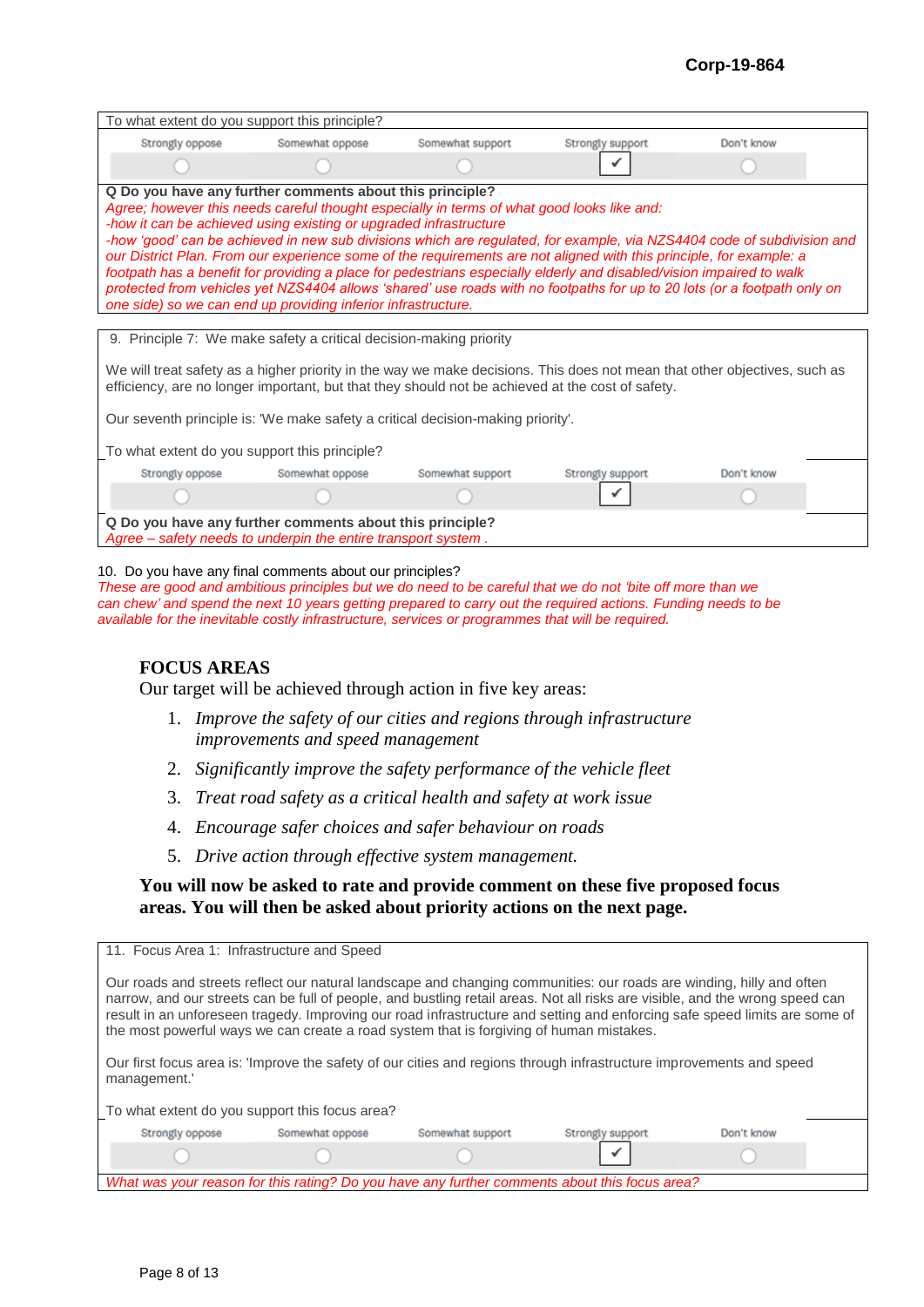| Agree with this focus;<br>We welcome a simpler and more coordinated/regional approach for setting speed limits. We appreciate the new tools<br>measures                                                                                                                                                                                                                                                                                              |                                                                                                                                                                                                                                                                                                                                                                                                                                                                                                                                                                                                                                                                                                                                                                                                                          |                  |                  | (Megamaps) NZTA has developed for identifying safe speeds and high risk roads within the network these do need to be<br>sense tested by the road control authority, and we would like the data sources and safety metrics therein kept up to date.<br>We would also like the various asset and safety databases to be coordinated to assist with safety and asset management |  |  |  |
|------------------------------------------------------------------------------------------------------------------------------------------------------------------------------------------------------------------------------------------------------------------------------------------------------------------------------------------------------------------------------------------------------------------------------------------------------|--------------------------------------------------------------------------------------------------------------------------------------------------------------------------------------------------------------------------------------------------------------------------------------------------------------------------------------------------------------------------------------------------------------------------------------------------------------------------------------------------------------------------------------------------------------------------------------------------------------------------------------------------------------------------------------------------------------------------------------------------------------------------------------------------------------------------|------------------|------------------|------------------------------------------------------------------------------------------------------------------------------------------------------------------------------------------------------------------------------------------------------------------------------------------------------------------------------------------------------------------------------|--|--|--|
|                                                                                                                                                                                                                                                                                                                                                                                                                                                      | We notice the indicators for this action include the proportion of urban schools with 30-40km/hr speed limits<br>For many of our schools this will mean a 30 or 40 km/hr variable school zone speed limits- we would like clarity<br>for example having different speed limits around different schools could be confusing to road users, would it not<br>be better to have either a 30 or 40 variable school zone; Is the intention for all schools to have such a speed<br>limit? If so how will the area be identified?<br>Most of our schools have active school warning signs, that cannot be converted to display speed limits so<br>replacing these signs would be a significant cost to council<br>In addition to implementing safe speeds road user awareness is needed as to the different speed environments. |                  |                  |                                                                                                                                                                                                                                                                                                                                                                              |  |  |  |
| Other infrastructure safety measures such as rumble strips<br>Agree with infrastructure improvements - but we need to have good guidance on what works for the different road<br>environments. For example, rumble strips are good for vehicles but not so good for cyclists and under certain<br>that we don't just shift the problem further down the road. Roundabouts can be great for safety but they often require<br>expensive land purchase. |                                                                                                                                                                                                                                                                                                                                                                                                                                                                                                                                                                                                                                                                                                                                                                                                                          |                  |                  | circumstances can be hazardous; treating isolating high risk sites and routes can be beneficial but we need to be careful                                                                                                                                                                                                                                                    |  |  |  |
| 12. Focus Area 2: Vehicle safety                                                                                                                                                                                                                                                                                                                                                                                                                     |                                                                                                                                                                                                                                                                                                                                                                                                                                                                                                                                                                                                                                                                                                                                                                                                                          |                  |                  |                                                                                                                                                                                                                                                                                                                                                                              |  |  |  |
| occupants and other road users when crashes do happen.                                                                                                                                                                                                                                                                                                                                                                                               |                                                                                                                                                                                                                                                                                                                                                                                                                                                                                                                                                                                                                                                                                                                                                                                                                          |                  |                  | The design and safety features of our vehicles matter. Safer vehicles not only help drivers avoid crashes, but also protect                                                                                                                                                                                                                                                  |  |  |  |
| Our second focus area is: 'Significantly improve the safety performance of the vehicle fleet'.                                                                                                                                                                                                                                                                                                                                                       |                                                                                                                                                                                                                                                                                                                                                                                                                                                                                                                                                                                                                                                                                                                                                                                                                          |                  |                  |                                                                                                                                                                                                                                                                                                                                                                              |  |  |  |
| To what extent do you support this focus area?                                                                                                                                                                                                                                                                                                                                                                                                       |                                                                                                                                                                                                                                                                                                                                                                                                                                                                                                                                                                                                                                                                                                                                                                                                                          |                  |                  |                                                                                                                                                                                                                                                                                                                                                                              |  |  |  |
| Strongly oppose                                                                                                                                                                                                                                                                                                                                                                                                                                      | Somewhat oppose                                                                                                                                                                                                                                                                                                                                                                                                                                                                                                                                                                                                                                                                                                                                                                                                          | Somewhat support | Strongly support | Don't know                                                                                                                                                                                                                                                                                                                                                                   |  |  |  |
|                                                                                                                                                                                                                                                                                                                                                                                                                                                      |                                                                                                                                                                                                                                                                                                                                                                                                                                                                                                                                                                                                                                                                                                                                                                                                                          |                  |                  |                                                                                                                                                                                                                                                                                                                                                                              |  |  |  |
| Agree.<br>We note the focus area also allows for safety improvements that can be retrofitted to existing vehicles, this is important<br>fleet within NZ is replaced.                                                                                                                                                                                                                                                                                 |                                                                                                                                                                                                                                                                                                                                                                                                                                                                                                                                                                                                                                                                                                                                                                                                                          |                  |                  | Q What was your reason for this rating? Do you have any further comments about this focus area?<br>from an affordability point of view i.e. the expense of buying new safe cars means it will be some time before the vehicle                                                                                                                                                |  |  |  |
|                                                                                                                                                                                                                                                                                                                                                                                                                                                      |                                                                                                                                                                                                                                                                                                                                                                                                                                                                                                                                                                                                                                                                                                                                                                                                                          |                  |                  |                                                                                                                                                                                                                                                                                                                                                                              |  |  |  |
| 13. Focus Area 3: Work-related road safety                                                                                                                                                                                                                                                                                                                                                                                                           |                                                                                                                                                                                                                                                                                                                                                                                                                                                                                                                                                                                                                                                                                                                                                                                                                          |                  |                  |                                                                                                                                                                                                                                                                                                                                                                              |  |  |  |
| Employers have a responsibility to ensure that work-related road travel is safe for their staff and the public. About 25<br>significantly reduce this harm.                                                                                                                                                                                                                                                                                          |                                                                                                                                                                                                                                                                                                                                                                                                                                                                                                                                                                                                                                                                                                                                                                                                                          |                  |                  | percent of the deaths on our roads involve someone driving for work, whether as a commercial driver or as a secondary<br>part of their main role. Ensuring that road safety is treated as a critical health and safety at work issue has the potential to                                                                                                                    |  |  |  |
| issue'.                                                                                                                                                                                                                                                                                                                                                                                                                                              |                                                                                                                                                                                                                                                                                                                                                                                                                                                                                                                                                                                                                                                                                                                                                                                                                          |                  |                  | Our third focus area is: 'Ensure that businesses and other organisations treat road safety as a critical health and safety                                                                                                                                                                                                                                                   |  |  |  |
| To what extent do you support this focus area?                                                                                                                                                                                                                                                                                                                                                                                                       |                                                                                                                                                                                                                                                                                                                                                                                                                                                                                                                                                                                                                                                                                                                                                                                                                          |                  |                  |                                                                                                                                                                                                                                                                                                                                                                              |  |  |  |
| Strongly oppose                                                                                                                                                                                                                                                                                                                                                                                                                                      | Somewhat oppose                                                                                                                                                                                                                                                                                                                                                                                                                                                                                                                                                                                                                                                                                                                                                                                                          | Somewhat support | Strongly support | Don't know                                                                                                                                                                                                                                                                                                                                                                   |  |  |  |
|                                                                                                                                                                                                                                                                                                                                                                                                                                                      |                                                                                                                                                                                                                                                                                                                                                                                                                                                                                                                                                                                                                                                                                                                                                                                                                          |                  |                  |                                                                                                                                                                                                                                                                                                                                                                              |  |  |  |
| Kāpiti Coast District Council like many other work places has a structured and operating health and safety systems and<br>processes so leveraging off these is sensible.                                                                                                                                                                                                                                                                             |                                                                                                                                                                                                                                                                                                                                                                                                                                                                                                                                                                                                                                                                                                                                                                                                                          |                  |                  | Q What was your reason for this rating? Do you have any further comments about this focus area?<br>The statistic that 25% of deaths involve someone driving for work is a strong reason to focus on work related road safety.                                                                                                                                                |  |  |  |
| compliance with codes such as the NZTA Code of Temporary Traffic Management Code is also important in keeping<br>these staff safe.                                                                                                                                                                                                                                                                                                                   |                                                                                                                                                                                                                                                                                                                                                                                                                                                                                                                                                                                                                                                                                                                                                                                                                          |                  |                  | While the focus on work related safety is on driving; our workplace is also involved with working on the road and as such                                                                                                                                                                                                                                                    |  |  |  |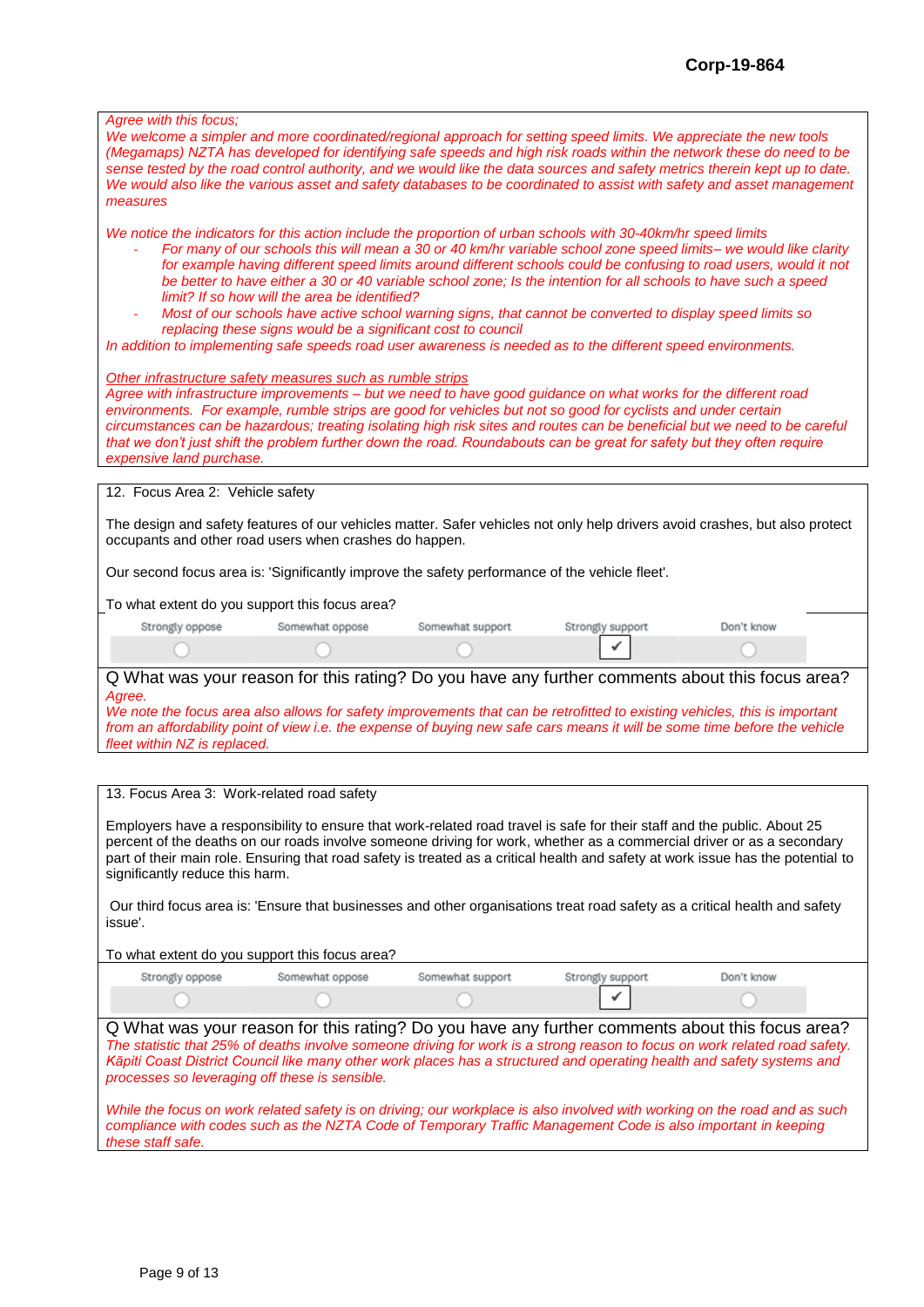| 14. Focus Area 4: Road user choices                                                                                                                                                                                                                                                                                                                               |                                                                                                                                        |                  |                                                                                                                                                                                                                                                                                                                                                                                                                                                                                                                                                                                                                                                                                                                                       |            |  |
|-------------------------------------------------------------------------------------------------------------------------------------------------------------------------------------------------------------------------------------------------------------------------------------------------------------------------------------------------------------------|----------------------------------------------------------------------------------------------------------------------------------------|------------------|---------------------------------------------------------------------------------------------------------------------------------------------------------------------------------------------------------------------------------------------------------------------------------------------------------------------------------------------------------------------------------------------------------------------------------------------------------------------------------------------------------------------------------------------------------------------------------------------------------------------------------------------------------------------------------------------------------------------------------------|------------|--|
| risk.                                                                                                                                                                                                                                                                                                                                                             |                                                                                                                                        |                  | Everyone has a responsibility to act with care and consideration on our roads. We need to continue to shift public<br>attitudes and behaviour through road safety education and promotion, ensure that our training and licensing systems<br>equip people with the skills required to be safe, alert and compliant, and deliver effective enforcement targeted towards                                                                                                                                                                                                                                                                                                                                                                |            |  |
|                                                                                                                                                                                                                                                                                                                                                                   | Our fourth focus area is: 'Encourage safer choices and safer behaviour on our roads.'                                                  |                  |                                                                                                                                                                                                                                                                                                                                                                                                                                                                                                                                                                                                                                                                                                                                       |            |  |
| Strongly oppose                                                                                                                                                                                                                                                                                                                                                   | Somewhat oppose                                                                                                                        | Somewhat support | Strongly support                                                                                                                                                                                                                                                                                                                                                                                                                                                                                                                                                                                                                                                                                                                      | Don't know |  |
|                                                                                                                                                                                                                                                                                                                                                                   |                                                                                                                                        |                  |                                                                                                                                                                                                                                                                                                                                                                                                                                                                                                                                                                                                                                                                                                                                       |            |  |
| Agree with this focus area.<br>15. Focus Area 5: System management                                                                                                                                                                                                                                                                                                | would like to see initiatives targeted at this age group.<br>resources, coordination and liaison between Police and local authorities. |                  | Q What was your reason for this rating? Do you have any further comments about this focus area?<br>Road users need to have the knowledge through driver training to make good choices. Agree with the indicators which<br>include alcohol and drug testing. We would also like to have the ability to target education to both national and local at risk<br>groups for example for the period 2014-2018 younger drivers (20-24 years old) were over represented as at fault or part<br>at fault drivers in serious and fatal crashes both within Kāpiti's local road network and also within New Zealand, so we<br>We further support increased road policing both in enforcement and in road safety education. Would like increased |            |  |
| Everyone who uses, designs, manages and maintains our roads, streets and footpaths has an important role to play.<br>Leadership, co-ordination, engagement, and accountability will therefore be critical if we are to achieve our road safety<br>ambitions.<br>Our fifth focus area is: 'Develop a management system that reflects international best practice.' |                                                                                                                                        |                  |                                                                                                                                                                                                                                                                                                                                                                                                                                                                                                                                                                                                                                                                                                                                       |            |  |
|                                                                                                                                                                                                                                                                                                                                                                   | To what extent do you support this focus area?                                                                                         |                  |                                                                                                                                                                                                                                                                                                                                                                                                                                                                                                                                                                                                                                                                                                                                       |            |  |
| Strongly oppose                                                                                                                                                                                                                                                                                                                                                   | Somewhat oppose                                                                                                                        | Somewhat support | Strongly support                                                                                                                                                                                                                                                                                                                                                                                                                                                                                                                                                                                                                                                                                                                      | Don't know |  |
|                                                                                                                                                                                                                                                                                                                                                                   |                                                                                                                                        |                  |                                                                                                                                                                                                                                                                                                                                                                                                                                                                                                                                                                                                                                                                                                                                       |            |  |
|                                                                                                                                                                                                                                                                                                                                                                   |                                                                                                                                        |                  | Q What was your reason for this rating? Do you have any further comments about this focus area?<br>Agree that system management is critical, we would like to see good coordinated leadership (both within and between<br>various agencies), public understanding, and anula tracking of the outcomes and indicators of the strategy                                                                                                                                                                                                                                                                                                                                                                                                  |            |  |
|                                                                                                                                                                                                                                                                                                                                                                   | 16. Do you have any final comments about our focus areas?                                                                              |                  | Agree with the focus areas, the indicators, and the intent for actions to be evaluated and adjusted as need be.<br>While the immediate actions are largely determined for local authorities in terms of expenditure; we are<br>unclear as to the resourcing and funding implications to us for the 10 year period and would like to be                                                                                                                                                                                                                                                                                                                                                                                                |            |  |

*involved with future action planning.*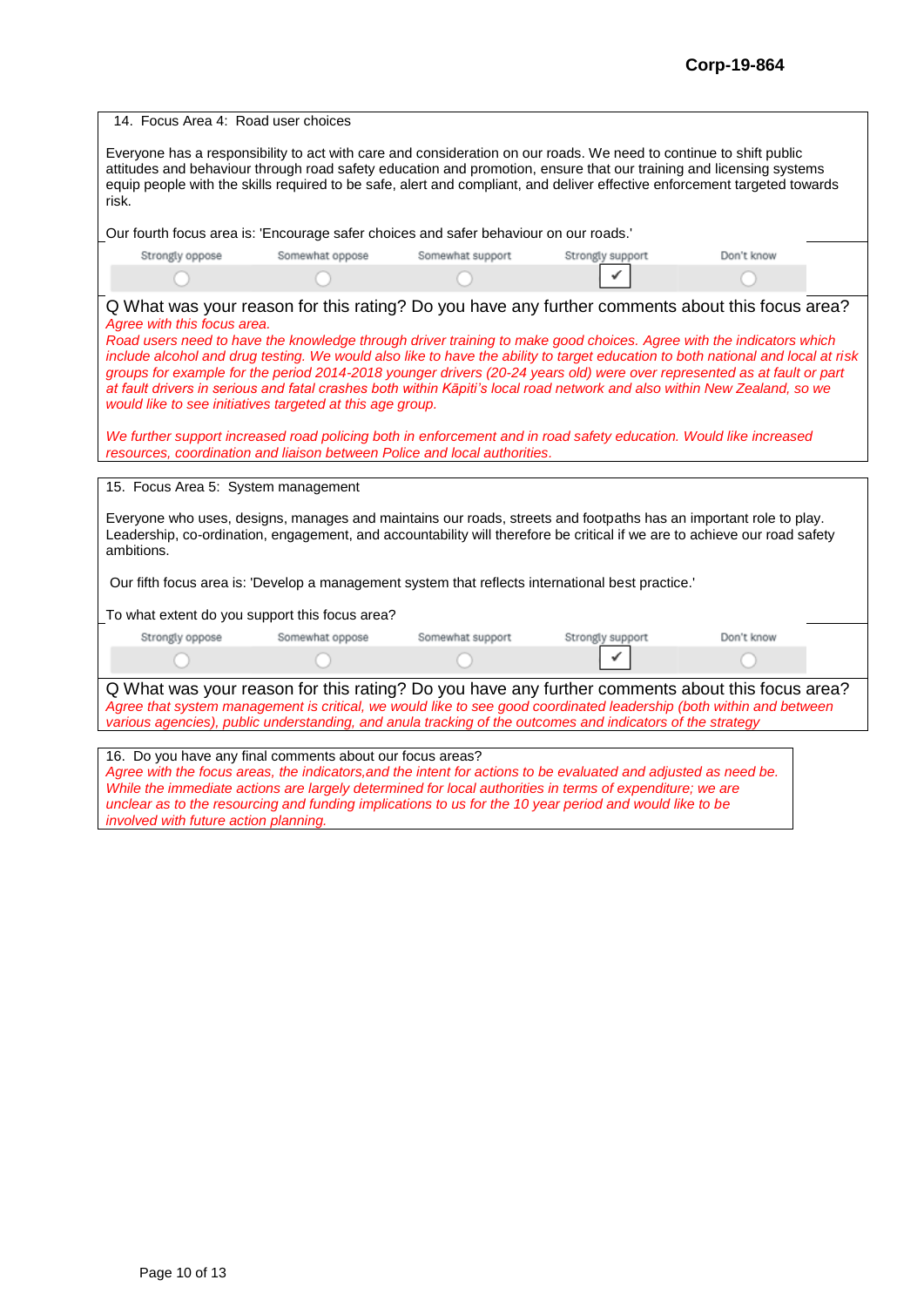#### 17. ACTION PLAN PRIORITIES

We have proposed a list of 14 priority actions under our five focus areas.

Please tick your top three priorities from the list below.

## **Please tick your top three priorities from the list below.**

- П Introduce a new approach to tackling unsafe speeds
- $\overline{\blacktriangledown}$ Invest in safety treatments and infrastructure improvements
- $\overline{\blacktriangledown}$ Review infrastructure standards and guidelines
- П Raise safety standards for vehicles entering the fleet
- $\Box$ Promote the availability of vehicle safety information
- П Implement mandatory anti-lock braking systems for motorcycles
- П Support best practice for work-related travel
- П Strengthen the regulation of commercial transport services
- $\Box$ Enhance the safety and accessibility of footpaths, bike lanes and cycle ways
- ☑ Prioritise road policing
- $\Box$ Enhance drug driver testing
- П Support motorcycle safety
- П Review financial penalties and remedies
- ⊽ Strengthen system leadership, support and co-ordination

While we consider all priorities important as a road control authority we have selected the four priorities that are most relevant to us in terms of what we deliver, we are already doing some of these actions (investing in infrastructure and enhancing footpaths and cycle lanes). However the extent to which we do this is limited by funding. Further guidelines and standards are important as they dictate what goes on the road, for this we look to external agencies to work with us to provide nationally consistent evidence based guidelines. Also critical is leadership support and coordination with agencies such as NZTA

#### 18. **ADDITIONAL ACTIONS**

### **Do you have any suggestions about other actions we could consider for future action plans?**

#### **Not at this stage however we would like**

- To have our feedback considered in this action plan
- To be involved in the development of further actions.

### 19. MEASURING SUCCESS

The Road to Zero consultation document provides a draft outcomes framework, which provides a list of key measures that can help us track progress and performance indicators to help us meet our targets. This outcomes framework will help us monitor how the road safety system is performing, drive action and hold agencies publicly accountable for delivering the strategy. The framework will continue to evolve as we develop the final strategy.

Do you have comments about the way we intend to monitor our performance? We agree with the approach given. We would also like to have the opportunity to see more detail as to how as a local authority we are to report on these measures. Also we would like to be involved in any future proposed performance monitoring measures before they are finalised.

#### **20. Additional supporting material**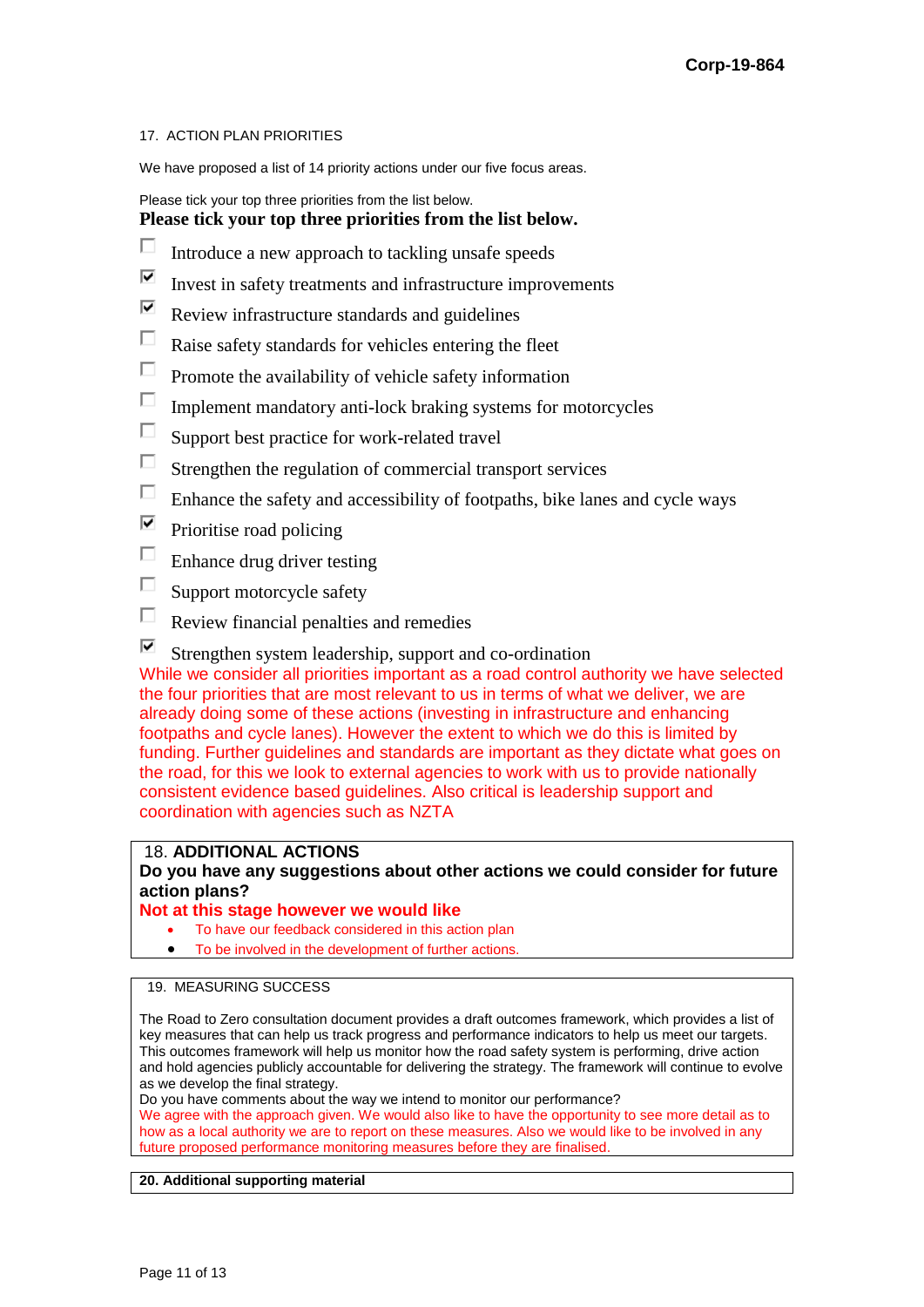| Providing your feedback through this online form makes it easier for us to read and analyse your input. If |  |
|------------------------------------------------------------------------------------------------------------|--|
| you would like to provide any additional supporting material, you can attach it here. Please note, this is |  |
| not required.                                                                                              |  |

### **21. A little bit about you:**

Name

Organisation (optional) Email Address

## **Question Title**

**22. Who are you submitting on behalf of?** 

Other (please specify)

## **Question Title**

**23. What region do you live in, or most often travel in?** 

# **Question Title**

**24. Do you consider your perspectives urban, rural or both?** 

- C Urban
- C Rural
- О Both

## **Question Title**

**25. Ongoing partnership with Māori will be a focus in our road safety efforts so we can build a shared understanding and road safety responses that appropriately meet the needs of tangata whenua in New Zealand.**

П **To help us build a better understanding of road safety issues for Māori, please check this box if this submission represents a Māori perspective 26.** *USE AND PUBLIC RELEASE OF INFORMATION*

**The Ministry of Transport will publish a summary of submissions, which may include quotes from individual submitters.**

**Do you want your submission to be anonymous and your name or organisation's name to be withheld from any information that the Ministry of Transport publishes?**

П Yes

П. No

**27. Your submission is also subject to the Official Information Act 1982 (OIA). This means people will be able to obtain copies of submissions by making a request under the OIA.** 

☑ **I understand that this submission will be classified as Official Information and may be subject to public release under the Official Information Act 1982 if requested.**

**Question Title**